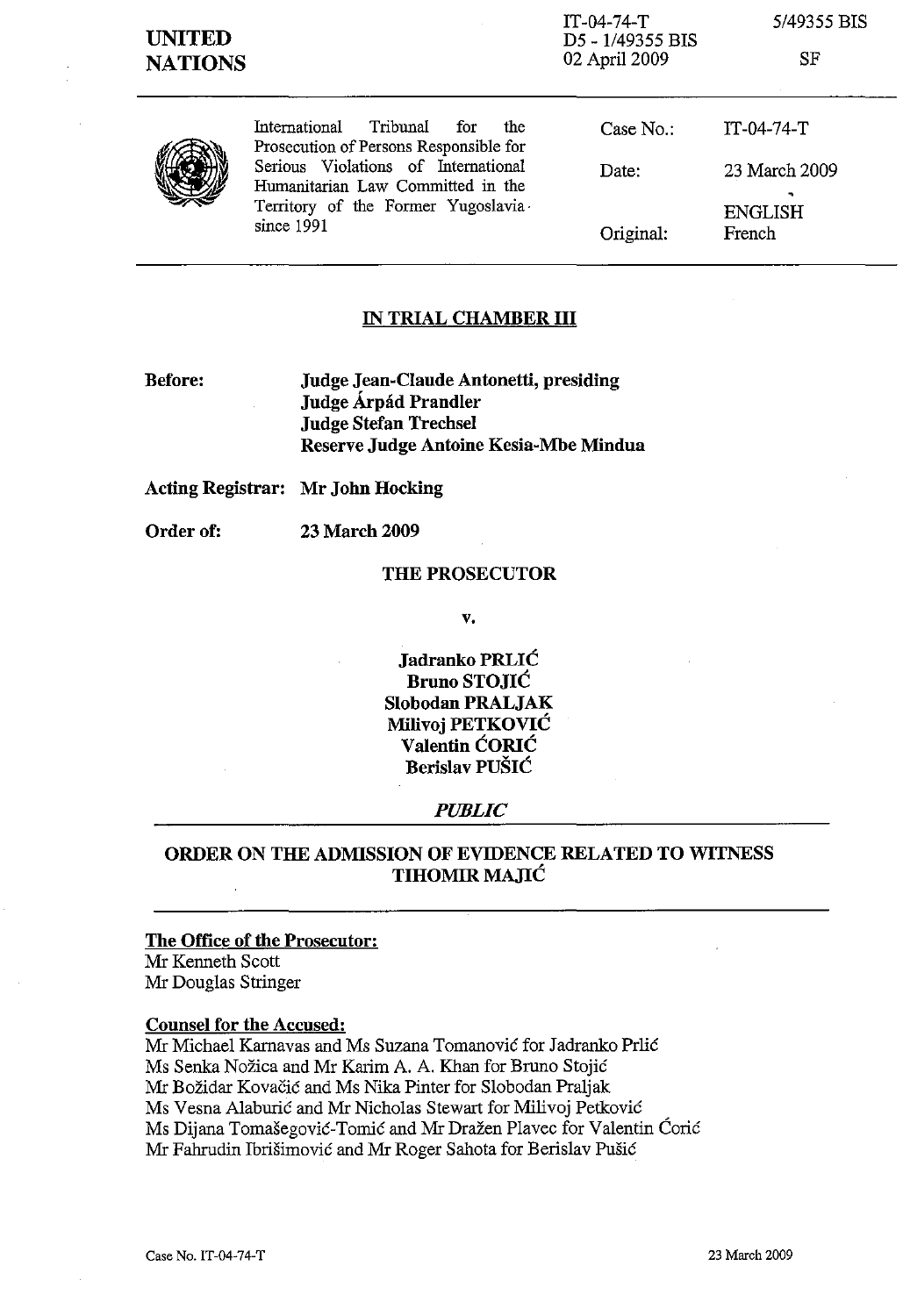**TRIAL CHAMBER III** ("Chamber") of the International Tribunal for the Prosecution of Persons Responsible for Serious Violations of International Humanitarian Law Committed in the Territory of the Former Yugoslavia since 1991 ("Tribunal"),

**NOTING** the request for the admission of 11 exhibits tendered by Counsel for the Accused Stojic ("Stojic Defence")<sup>1</sup> and the request for the admission of two exhibits tendered by the Office of the Prosecutor ("Prosecution"), $^2$  both relating to the testimony of Witness Tihomir Majic ("Proposed Exhibits"), who appeared on 9 March 2009,

**NOTING** the objections raised by the Prosecution to some of the Proposed Exhibits from the Stojic Defence ("Prosecution Response")<sup>3</sup> and the Reply filed by the Stojic Defence in response to these objections ("Reply"),<sup>4</sup>

**CONSIDERING** first that the Chamber notes that, as uploaded onto ecourt, the BCS versions of Proposed Exhibits 2D 01252 and 2D 01254 requested for admission by the Stojic Defence are of very poor quality; that it is therefore necessary that the Stojic Defence upload onto ecourt a proper BCS version of the said Proposed Exhibits,

**CONSIDERING** furthermore that the Chamber notes that, in its request for admission, the Stojic Defence refers to the document page numbers and not to the page numbers as they stand in ecourt,

**CONSIDERING** that in view of the Chamber's practice which requires that the pages of the documents requested for admission by the Parties be cited according to the page numbers in the English version of the document in ecourt, the Chamber again calls upon the Parties to conform to this practice,

**CONSIDERING** that the Chamber has examined each of the Proposed Exhibits based on the admissibility criteria defined in the Decision on the Admission of Evidence, rendered by the Chamber on 13 July 2006 ("Decision of 13 July 2006"),

 $1$  IC 00 945.

 $^2$  IC 00 946.

IC 00 947.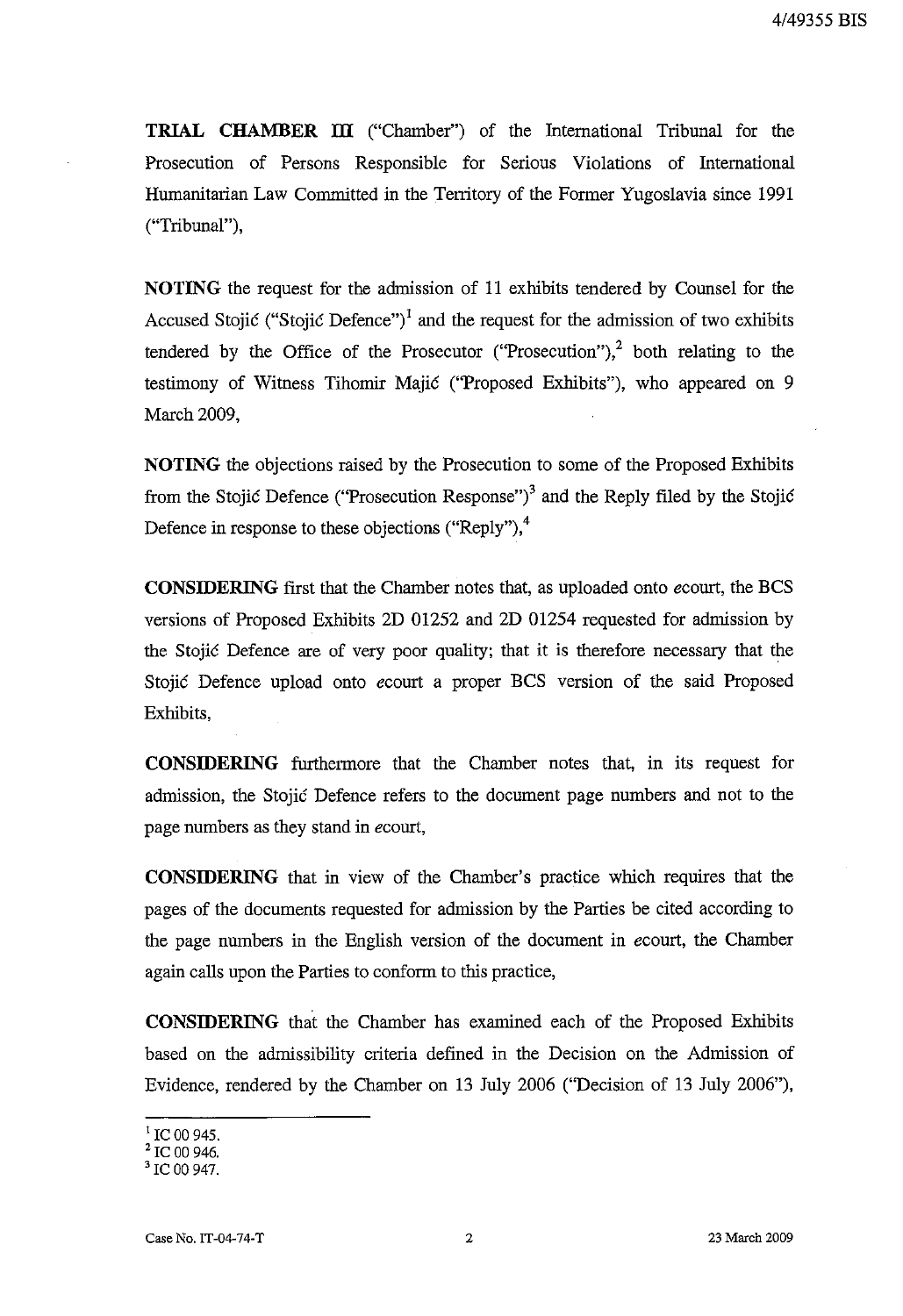and in the Decision Adopting Guidelines for the Presentation of Defence Evidence, rendered by the Chamber on 24 April 2008 ("Decision of 24 April 2008"),<sup>5</sup>

**CONSIDERING** that the Chamber decides to admit into evidence the Proposed Exhibits indicated "admitted" in the Annex attached to this decision as they were put to Witness Tihomir Majic and present sufficient indicia of relevance, probative value and reliability,

**CONSIDERING** that the Chamber decides not to admit into evidence the Proposed Exhibits indicated "not admitted" in the Annex attached to this decision as they do not comply with the requirements laid down in the Decisions of 13 July 2006 and 24 April 2008 for the reasons set out in the Annex attached to this decision,

 $^{4}$  IC 00 953.

<sup>&</sup>lt;sup>5</sup> Guideline 8 on the admission of documentary evidence through a witness.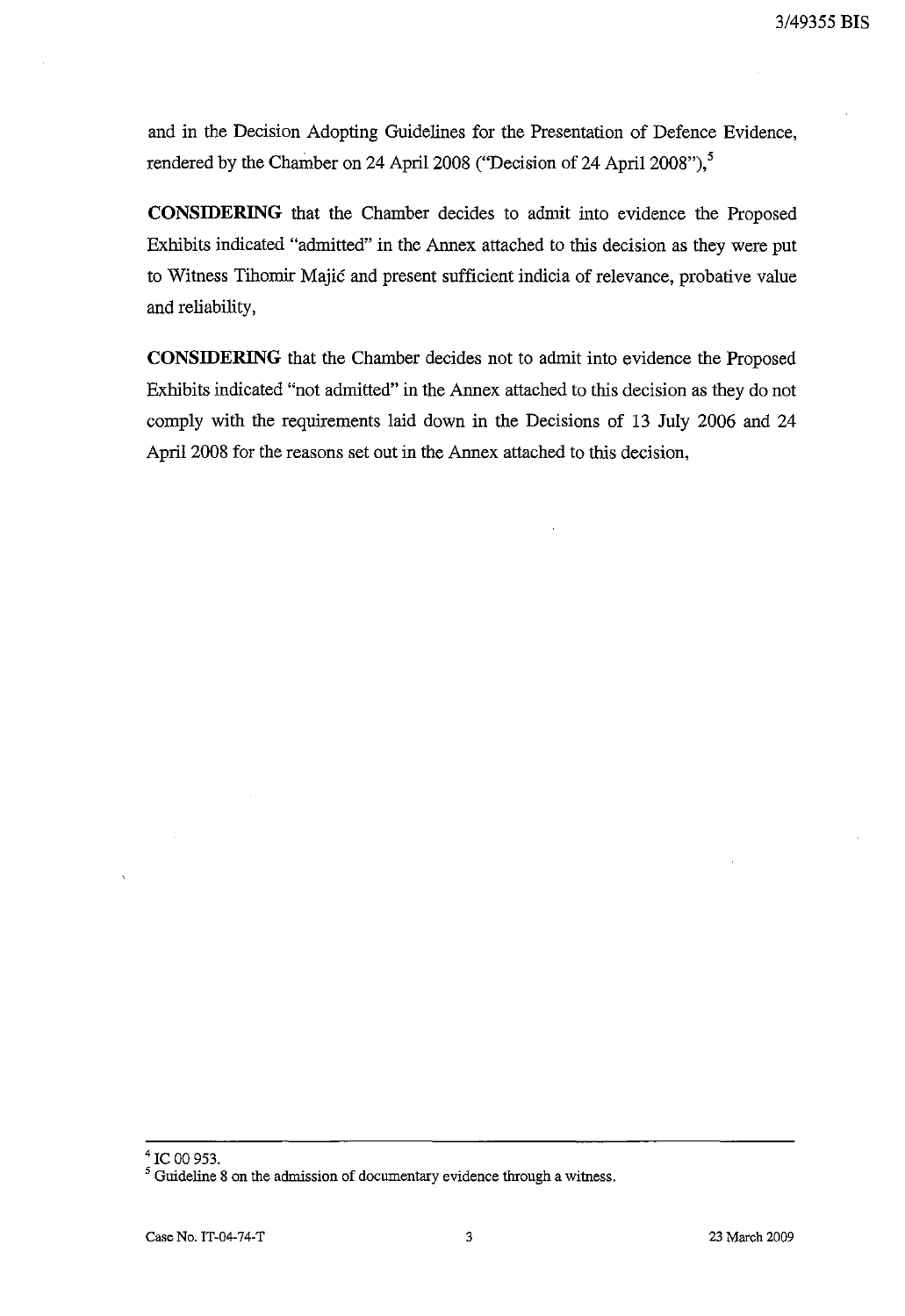### **FOR THE FOREGOING REASONS,**

**PURSUANT TO** Rules 54 and 89 of the Rules of Procedure and Evidence,

**GRANTS** the Stojic Defence request for admission,

**PARTIALLY GRANTS** the Prosecution's request for admission,

**ORDERS** the Stojic Defence to upload onto *ecourt* a proper version of Exhibits 2D 01252 and 2D 01254 for the reasons set out in this order,

**DECIDES** that there is reason to admit into evidence the Proposed Exhibits indicated "Admitted" in the Annex attached to this decision,

**DENIES** in all other respects that the request admission of the Prosecution's Proposed Exhibits for the reasons set out in the Annex attached to this decision,

Done in English and in French, the French version being authoritative.

*Isignedl* 

Jean-Claude Antonetti Presiding Judge

Done this twenty-third day of March 2009 At The Hague The Netherlands

**[Seal of the Tribunal]**